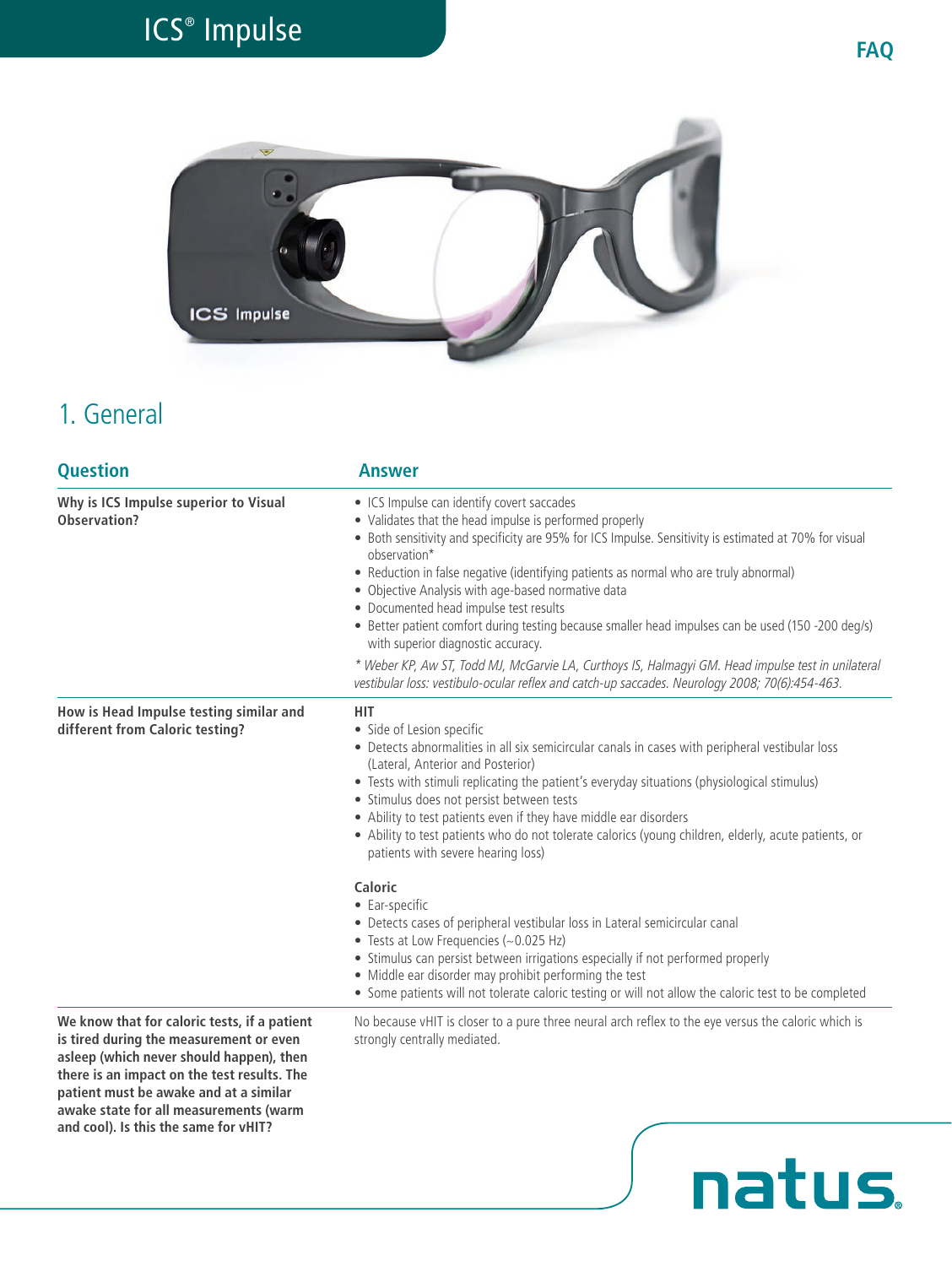## 2. Data Collection

| <b>Question</b>                                                                                                                                   | <b>Answer</b>                                                                                                                                                                                                                                                                                                                                                                                                                                                                                                                                                                                                                                                                                                                                                      |
|---------------------------------------------------------------------------------------------------------------------------------------------------|--------------------------------------------------------------------------------------------------------------------------------------------------------------------------------------------------------------------------------------------------------------------------------------------------------------------------------------------------------------------------------------------------------------------------------------------------------------------------------------------------------------------------------------------------------------------------------------------------------------------------------------------------------------------------------------------------------------------------------------------------------------------|
| How does Impulse assist in performing<br>proper head impulses and making sure<br>only quality data is analyzed?                                   | Performing a proper head impulse is important in order to properly diagnosis the patient. Impulse<br>displays training curves that assist in demonstrating how a good head impulse looks. The operator<br>feedback tells you if the head impulse is good or poor. If it is poor it tells you why: too slow, too<br>much overshoot or wrong planes stimulated.<br>For LARP/RALP the head position feedback ensures that the head is properly turned the correct<br>amount of degrees to isolate the canals which are being tested.                                                                                                                                                                                                                                  |
|                                                                                                                                                   | There are also 2 algorithms that assess if the head impulse is properly performed. If it is not<br>then the head impulse will be rejected. The analysis algorithm looks at both the head and eye<br>movement. If the patient is not staring at the fixation dot the head impulse will be rejected.<br>All of these features ensure that only quality data is represented in the analysis. This increases your<br>comfort in providing a proper diagnosis.                                                                                                                                                                                                                                                                                                          |
| Why is it important to calibrate each<br>patient? Why should default calibration<br>only be used if the patient cannot be<br>properly calibrated? | If possible you should always perform calibration. If the patient cannot see the laser calibration dots<br>or cognitively cannot perform the task take the default calibration values. Remember, the patient<br>has to be able to see the fixation dot or stare at something during the test.<br>Default calibration $\triangle$ value is = 21. Based on 25 patients range 24-51 (left) and 42-73 (right).<br>By using the default calibration, you could be introducing as much as 10% variability to the data<br>collection results. This is why it is important to calibrate the patient if possible; however, this<br>variability is better than not being able to test at all. See reference manual appendix 1 for more<br>information regarding calibration. |
| Why is performing unpredictable head<br>impulses important? Why do we not want<br>the patient to be able to anticipate the<br>head impulse?       | We do not want the patient to try to compensate for their disorder. Randomizing head impulse<br>direction mainly affects the catch-up saccade pattern. If the head impulses are completely<br>predictable, patients will do better in making covert saccades (compensating). In order to show the<br>deficit (which is the purpose of the test), it's better to randomize the order.                                                                                                                                                                                                                                                                                                                                                                               |
| Why collect varying velocities?                                                                                                                   | Recording of different velocities was interesting from a scientific point of view, because it told us that<br>velocities of about 150-200 deg/s for lateral head impulses and 100-150 deg/s for LARP/RALP are<br>necessary to detect a unilateral deficit reliably. The only reason for different velocities in clinics is that the<br>3D plots look much nicer.                                                                                                                                                                                                                                                                                                                                                                                                   |
| What is the best velocity to use during<br>testing when trying to identify unilateral<br>deficits reliably?                                       | 150-200 deg/s for lateral and 100-150 deg/s for LARP/RALP. The lower limit is based on the following<br>publication (figure 2). Head impulse test in unilateral vestibular loss: vestibulo-ocular reflex and catch-<br>up saccades. Weber KP, Aw ST, Todd MJ, McGarvie LA, Curthoys IS, Halmagyi GM. Neurology. 2008<br>Feb 5;70(6):454- 63. MacDougall HG, McGarvie LA, Halmagyi GM, Curthoys IS, Weber KP (2013)<br>The Video Head Impulse Test (vHIT) Detects Vertical Semicircular Canal Dysfunction. PLoS ONE 8(4):<br>e61488. doi:10.1371/journal.pone.0061488. The upper limited was based on experience from the<br>team in the article. The more vigorous the head impulse, the more likely you will get bumps & artifacts<br>with a video goggle system. |
| Why should the patient be 1 meter from<br>the fixation dot?                                                                                       | Having a very close target activates convergence, i.e. the eyes have to cross in order to look at the<br>dot. Activation of the convergence system may interfere with the VOR. In addition, a close target<br>adds a linear component, i.e. the eyes moves sideways relative to the dot (this effect becomes<br>smaller with increasing distance of the target). From a technical point of view, there may be some<br>parallax of the laser (relative movement of the laser dot in the field), because it is attached to the<br>right side of the goggles. Therefore it is a good idea to have at least 1 m of distance.                                                                                                                                           |
| What happens if the frame rate drops<br><b>below 219?</b>                                                                                         | If the frame rate drops below 219 during data collection the software will reject that head impulse.<br>A frame rate below 219 is problematic because the data collection will not be accurate (e.g. peak<br>velocity, gain measurements etc).                                                                                                                                                                                                                                                                                                                                                                                                                                                                                                                     |
| How many head impulses should I<br>perform?                                                                                                       | The default is 20. This was recommended by Drs. Halmagyi and Curthoys as a starting point. Once<br>the tester is confident in their ability to perform proper head impulses with very few rejects then<br>this number can be reduced.                                                                                                                                                                                                                                                                                                                                                                                                                                                                                                                              |
| Can you test a patient that has<br>Strabismus?                                                                                                    | Yes, as long as it's not a paralytic strabismus. You need to cover one eye (the one that is not<br>recorded) to make sure the patient is always fixating with the same eye.                                                                                                                                                                                                                                                                                                                                                                                                                                                                                                                                                                                        |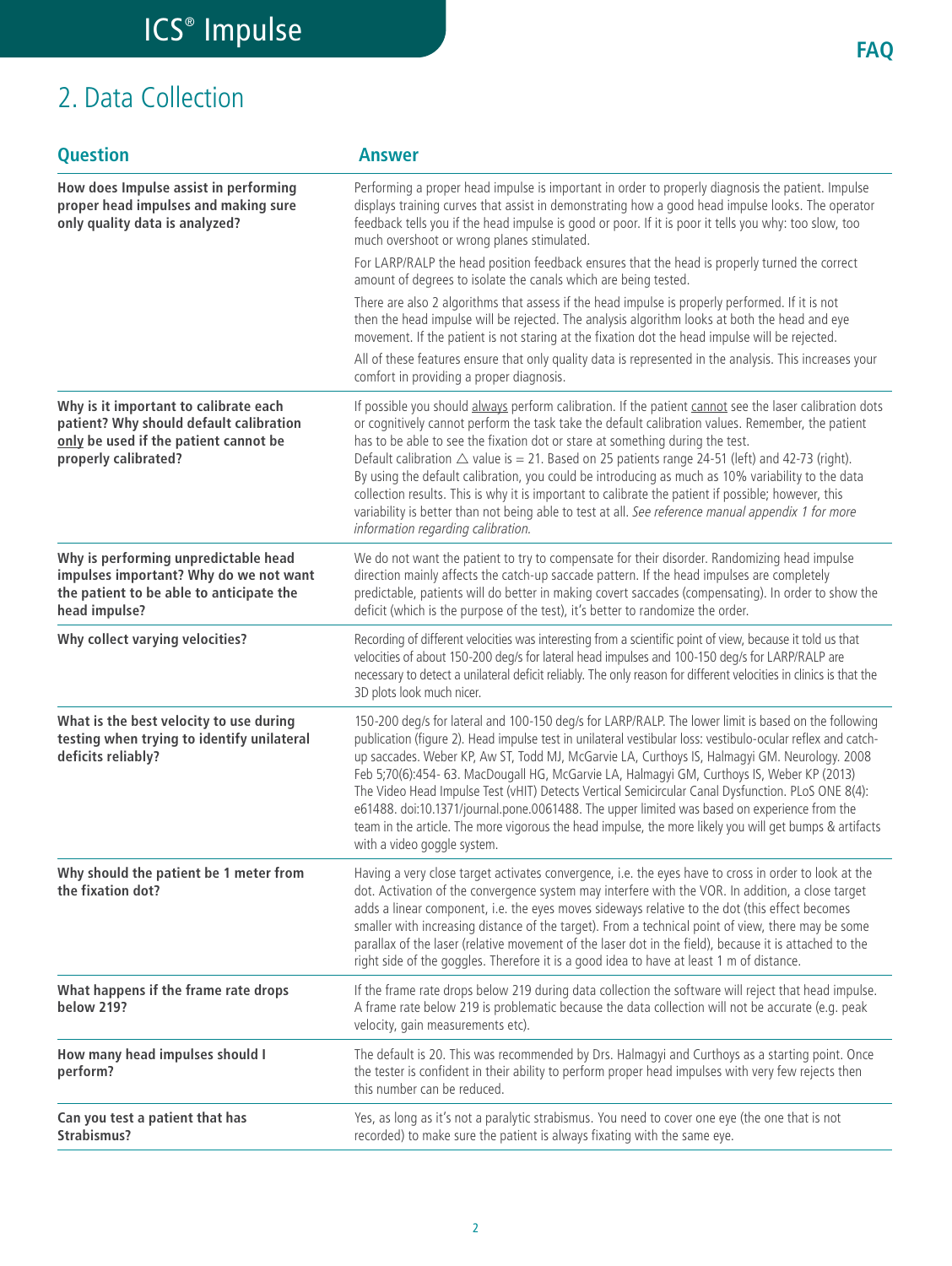**Why do we not tilt the head for head impulse testing so that the semi circular canals will be straight like when one walks. Should we tilt the head to compensate for the angle of the canals?**

**For LARP/RALP, why do we recommend the head to be moved to 45 degrees to the right/left? And why should gaze be fixated on the fixation dot placed straight ahead in front of the patient's body?**



**Head Position Feedback: What degrees are the yellow and green? Why were these degrees chosen?**

The horizontal canal planes are pitched up just a little in the head (by about 21 degrees - Curthoys et al 1977). So to get them exactly horizontal you would have the head pitched down by 21 degrees. But it does not really matter because the strength of the stimulus decreases as a cosine function of head pitch. So being 20 degrees off has hardly reduced the strength of the stimulus to the horizontal canals.

*For more information please read and see Figure 2: Curthoys I.S., Blanks H.I. & Markham C.H. (1977) SEMICIRCULAR CANAL FUNCTIONAL ANATOMY IN CAT, GUINEA PIG AND MAN Acta Otolaryngol 83: 258-265.*

First why do we move the head 35 to 45 degrees? In doing so we align the plane of the canals that we are testing with the fixation dot, this allows for the head impulse to be performed using a pitch movement. It is much easier to perform the head impulse using this pure pitch movement and properly stimulate only the canals intended to be tested.

Second why do we have the patient's gaze directed back at the fixation dot positioned directly in front of their body? We want to make sure that the gaze is in the plane of the canal when the head impulse is performed. Aligning the gaze with the plane forces the eye movement to be purely vertical\*. This makes the response one that we can actually measure. If you have the person look toward their nose and NOT in the direction of the plane being tested the eye movement will be a portion torsional and a portion vertical. We cannot currently measure torsional eye movements at 250Hz. In order to measure torsion we would need 20x the resolution (larger image and higher resolution) and more computer power to process the information. If we went to a higher resolution to measure torsional, we would reduce the frame rate to 60 Hz. A frame rate of 60 Hz is too slow to identify catch-up saccades. We have optimized the procedure to be able to perform the head impulse with goggles and accurately identify the presence of catch-up saccades. The normative data are based on the recommended procedure and any deviation from this recommendation would require collecting new normative data.

*\*For more information please read: Migliaccio AA & Cremer PD (2011) The 2D modified head impulse test: a 2D technique for measuring function in all 6 semicircular canals. J Vestib Res 21(4):227-34. Leigh A. McGarvie, Marta Martínez López, Ann M. Burgess, Hamish G. MacDougall & Ian S. Curthoys Horizontal eye position affects measured vertical VOR gain on the video Head Impulse Test Frontiers in Neurology http://journal.frontiersin.org/article/137078/abstract*

The head position feedback color changes based on the position of the head. The center button determines the 0 point or your reference point. For accurate measurements, the patient's head should be facing straight at the fixation dot and not moving when the center button is clicked. The settings are: 35 to 39.9 degrees displays yellow, 40 to 46.9 displays green and 47 to 49.9 displays yellow. Any other degree will display gray.

The head position feedback is a guide to help you position the patient's head in the optimal range. The head has to be at a minimum of 35 degrees in order to test LARP/RALP. A head impulse at 35 degrees still stimulates a canal (positioned at 45 degrees) with about 98% effectiveness. The problem is that a head impulse at 35 degrees will also stimulate canals in the opposite testing plane (the one you are not testing) with about 17% stimulus magnitude which is significant. The proportion of the response from the canals you are trying to test rolls off slowly (cos) but the proportion of the response from the non test canals rolls off quickly (sin).

Cos of 10deg (the offset between the red and green planes) = 0.98, and sin of 10deg =  $0.17$ 

For example an impulse at 30 degrees stimulates these test canals at 97% effectiveness and the nontest canals at 26% magnitude, and at 25 degrees it is 94% effectiveness and 35% magnitude which would make it difficult to interpret the results and determine side of lesion.

In this example delivering a 200deg/s peak head velocity impulse in the 35 deg (red) plane would stimulate the LARP canals with a peak velocity of 196deg/s and the RALP canals with 34deg/s. Head impulses at angles less (or more) than the target 45deg still produce similar stimulation of the tested canals but they also start to stimulate canals that you are not trying to test and that's why testing with the head as close to 45 deg is ideal. This is all based on the assumption that the patient's canals are aligned with these planes at 45 deg. Please see Blanks RHI, Curthoys IS & Markham CH (1975) Planar Relationship of the Semicircular Canals in Man Acta Otolaryngol 80:185-196.

Remember 35 degrees is the minimum and 45 degrees the ideal angle for performing LARP and RALP. Watch the real time trace. Only the head trace which is in bold (the one you are testing) should be moving. The other 2 should remain fairly flat. If both the blue and pink head traces are moving you have moved the patient's nose toward the center or are performing your head impulses toward the nose, and the canals are no longer isolated. If this is occurring you will see an orange light in the operator feedback and the message will display "Wrong planes stimulated".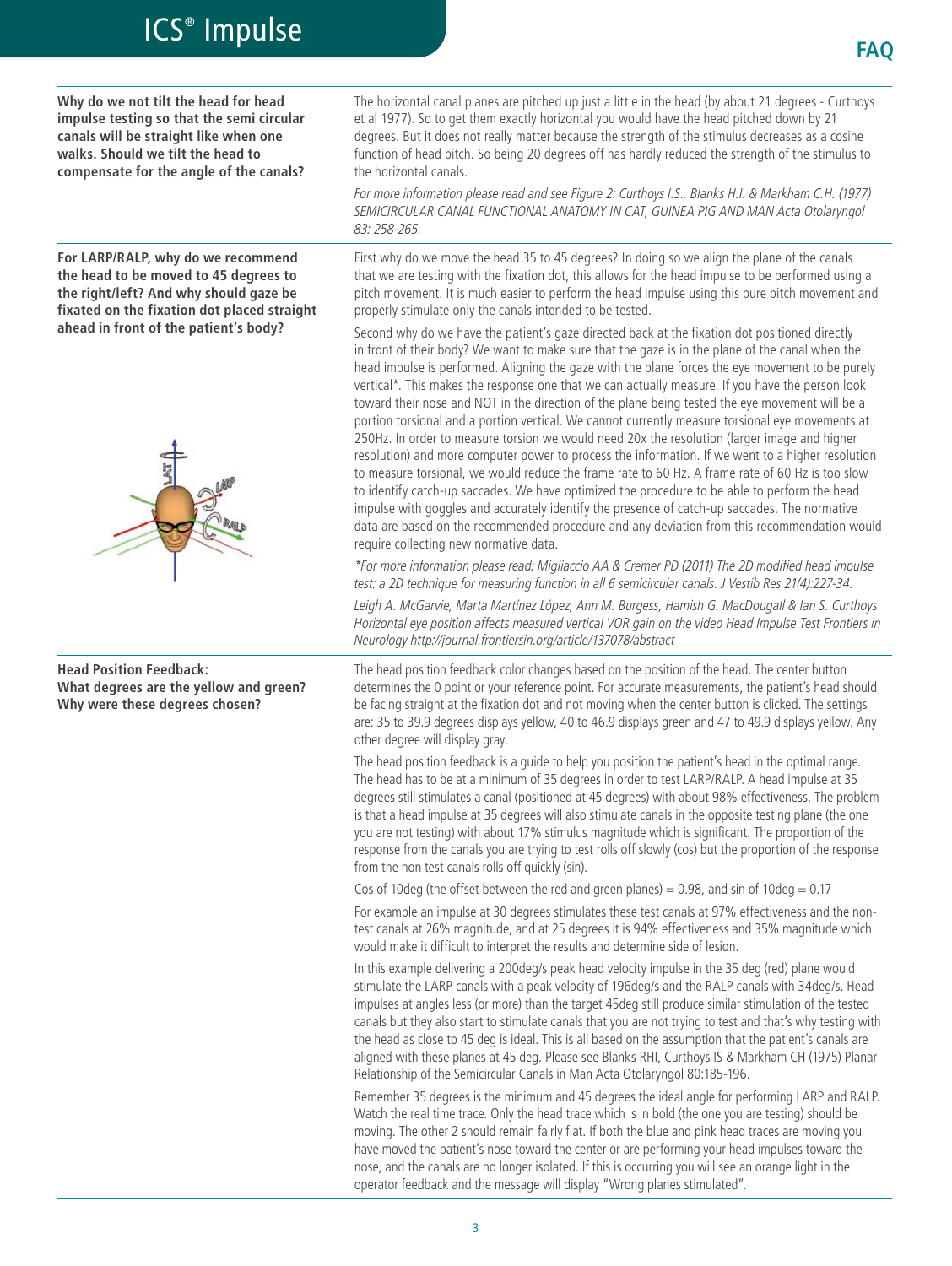## 3. Data Analysis

| <b>Question</b>                                                       | <b>Answer</b>                                                                                                                                                                                                                                                                                                                                                                                                                                                                                                                                                                                                                                                                                                                                                                                                           |
|-----------------------------------------------------------------------|-------------------------------------------------------------------------------------------------------------------------------------------------------------------------------------------------------------------------------------------------------------------------------------------------------------------------------------------------------------------------------------------------------------------------------------------------------------------------------------------------------------------------------------------------------------------------------------------------------------------------------------------------------------------------------------------------------------------------------------------------------------------------------------------------------------------------|
| What is the difference between overt and<br>covert catch-up saccades? | • Overt - occur after the head movement and can sometimes be seen using visual observation<br>• Covert – occur during the head movement and cannot be seen using visual observation                                                                                                                                                                                                                                                                                                                                                                                                                                                                                                                                                                                                                                     |
| Where did the default normative data<br>cutoffs come from?            | When Impulse was first released we utilized the published lateral data previously collected by<br>our Australian collaborators at University of Sydney*. Based on this data 0.6 was the appropriate<br>choice. MacDougal HG, Weber KP et al (2009) The video head impulse test: Diagnostic accuracy in<br>peripheral vestibulopathy. Neurology 73:1134-1141.                                                                                                                                                                                                                                                                                                                                                                                                                                                            |
|                                                                       | During the process of preparing the Otosuite Vestibular software for release we had to determine<br>what the cutoff between "normal" and "unilateral loss" overlay on the gain graph should be for<br>LARP/RALP. In doing so, we decided to relook at the data for Lateral as well. We collected data for<br>all 6 canals on a larger dataset of 29 normal subjects and sent the data to lan Curthoys for analysis.<br>It was determined that a cutoff between "normal" and "unilateral loss" overlay on the gain graph<br>of 0.8 is more appropriate for lateral. The cutoff for LARP/RALP was is at 0.7 The cutoff between<br>"unilateral loss" and "bilateral loss" of 0.1 overlay on the gain graph did not change.                                                                                                 |
|                                                                       | In 2015 we released age-based normative data for ages 10-99 years old. McGarvie L, Halmagyi M,<br>Curthoys I, MacDougall H. Video head impulse testing - age dependent normative values in healthy<br>subjects. XXVIII Meeting of the Bárány Society, Buenos Aires, Argentina, 25-28 May, 2014. Journal<br>of Vestibular Research 24 (2-3), 77.                                                                                                                                                                                                                                                                                                                                                                                                                                                                         |
| What is the difference between the<br>collection and analysis data?   | These are 2 completely separate algorithms. The collection algorithm is on-line (during data<br>collection) and less detailed. These are the numbers that display in the collection window (left/<br>right accepts and rejects) and is displayed in the collection column in the test info window. All the<br>data (not just the accepted collection data) goes thru a second algorithm - the Analysis algorithm<br>and this is more detailed and off-line and the results are displayed in the analysis column in the test<br>info window and what is included in the 2D and 3D analysis. The numbers for the collection and<br>analysis may not always add up to the same number because the raw data is being analyzed twice<br>by 2 different algorithms. See the reference manual appendix 2 for more information. |
| Why would the collection number be<br>larger than the analysis?       | Due to the way impulses are found (peak detection in analysis vs velocity threshold in collection), if<br>the operator performs an impulse with a peak of around 50deg/sec, this impulse will be counted by<br>collection, but may not be counted by analysis.                                                                                                                                                                                                                                                                                                                                                                                                                                                                                                                                                          |
| Why would the analysis number be larger<br>than the collection?       | Collection impulses are 250 samples and analysis impulses are 175 samples, there is a small window<br>whereby if you perform two impulses quickly between 100 and 200 samples apart, the collection<br>code will see this as one impulse, and the analysis code might see it as two impulses. It is important<br>to perform the head impulse wait and look to verify that your head impulse matches the training curve<br>and the operator feedback is green.                                                                                                                                                                                                                                                                                                                                                           |
| Why am I getting high gain values?                                    | High gain values could be one or a result of a combination of the below issues.                                                                                                                                                                                                                                                                                                                                                                                                                                                                                                                                                                                                                                                                                                                                         |
|                                                                       | 1) Slippage of the goggles - make sure strap is very snug, that the cable from the goggles is clipped<br>to the patient's right shoulder or collar with some slack, and there are not gaps between the foam<br>cushion and the patient's face. See section 3.4 of the user guide for pics of a good and poor goggle<br>placement. You can also access the reference manual from the bottom left corner of the software. Do<br>not touch the goggles or strap when performing head impulses.                                                                                                                                                                                                                                                                                                                             |
|                                                                       | 2) Patient is too close to the fixation dot - If they are closer than 1 meter you will see increased gains<br>due to convergence of the eyes. VOR gains will go up with close distances. Never stand in front of the<br>patient and have them fixate on your nose when using ICS Impulse. This method of testing will result<br>in higher gains.                                                                                                                                                                                                                                                                                                                                                                                                                                                                        |
|                                                                       | 3) If you have ruled out 1 & 2, it could be that the patient has Meniere's. See Manzari et al.<br>Rapid fluctuations in dynamic semicircular canal function in early Meniere's disease Eur Arch<br>Otorhinolaryngol 14 Dec 2010.                                                                                                                                                                                                                                                                                                                                                                                                                                                                                                                                                                                        |
| Gain vs 3D Tracing - What should I look<br>at?                        | BOTH! Do not only rely on the gain graph to determine if the patient is within normal limits or has<br>an abnormal VOR response. You must look at the traces. It is easier to see catch-up saccades in the<br>3D analysis. If the gain is in the normal range but the 3D analysis clearly shows catch-up saccades<br>then the patient is exhibiting an abnormal response. This is sometimes seen with patients where their<br>covert saccades are right on top of the peak velocity of the head trace.                                                                                                                                                                                                                                                                                                                  |